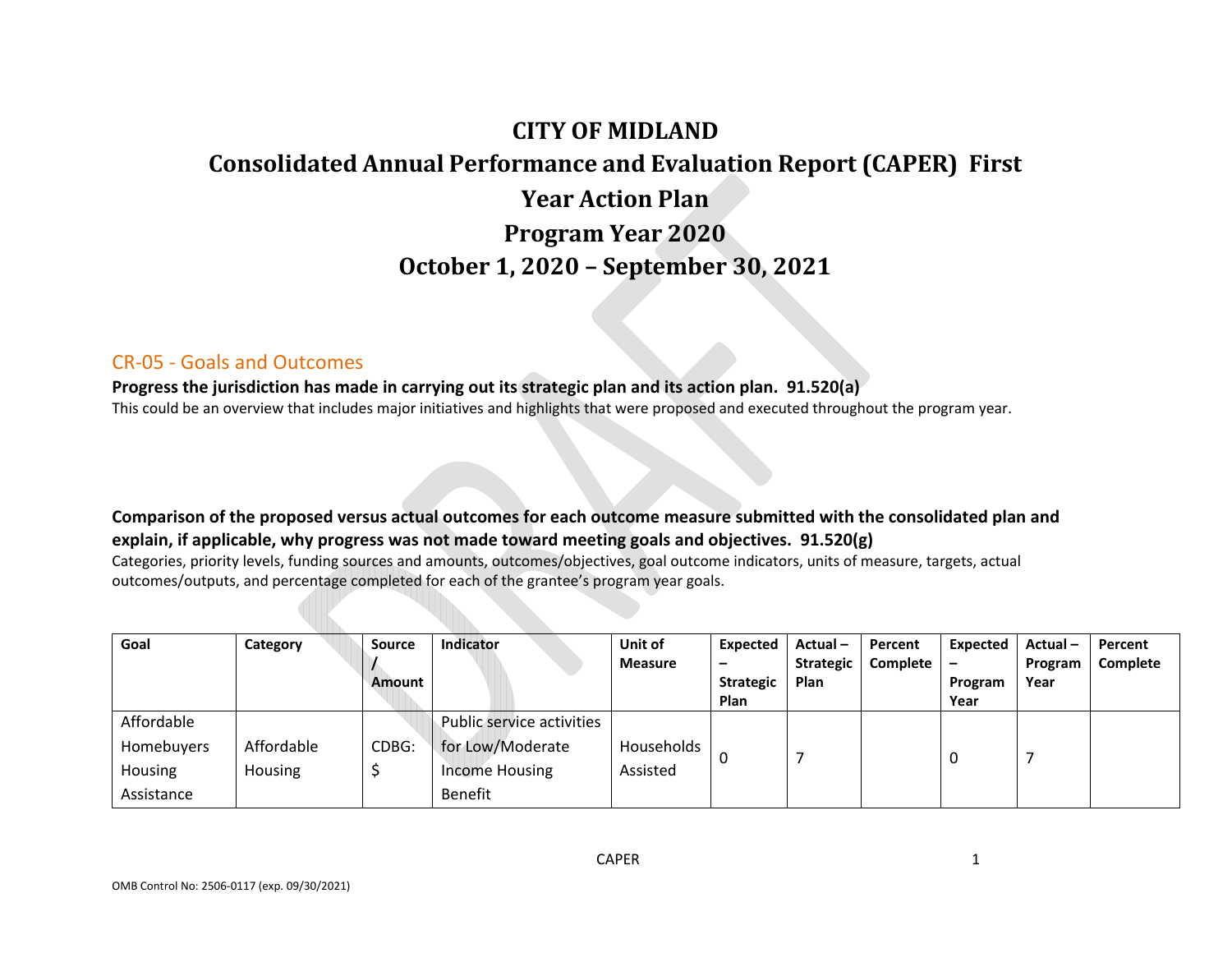| Affordable<br>Homebuyers<br>Housing<br>Assistance              | Affordable<br>Housing               | CDBG:<br>\$ | <b>Direct Financial</b><br>Assistance to<br>Homebuyers                                                         | Households<br>Assisted       | 80   | 7    | 8.75%   | 13    | $\overline{7}$ | 53.85%  |
|----------------------------------------------------------------|-------------------------------------|-------------|----------------------------------------------------------------------------------------------------------------|------------------------------|------|------|---------|-------|----------------|---------|
| Affordable<br>Housing<br>Development                           | Affordable<br>Housing               | CDBG:<br>\$ | <b>Homeowner Housing</b><br>Rehabilitated                                                                      | Household<br>Housing<br>Unit | 50   | 12   | 24.00%  | 30    | 39             | 130.00% |
| <b>Bunche</b><br>Elementary<br><b>Crossing Safety</b><br>Light | Safe routes to<br>school            | CDBG:<br>\$ | Public Facility or<br>Infrastructure<br>Activities other than<br>Low/Moderate Income<br><b>Housing Benefit</b> | Persons<br>Assisted          | 200  | 200  | 100.00% |       |                |         |
| Casa De<br>Amigos Senior<br>Grab-N-Go<br>Meals                 | <b>Senior Services</b>              | CDBG:<br>\$ | <b>Public service activities</b><br>other than<br>Low/Moderate Income<br><b>Housing Benefit</b>                | Persons<br>Assisted          | 440  | 600  | 136.36% |       |                |         |
| City of Midland<br>Health<br>Department<br>COVID-19            | COVID-19<br>related health<br>needs | CDBG:<br>\$ | Public service activities<br>other than<br>Low/Moderate Income<br><b>Housing Benefit</b>                       | Persons<br>Assisted          | 0    | 0    |         | 10000 | 10000          | 100.00% |
| City of Midland<br>Health<br>Department<br>COVID-19            | COVID-19<br>related health<br>needs | CDBG:<br>\$ | <b>Public service activities</b><br>for Low/Moderate<br><b>Income Housing</b><br><b>Benefit</b>                | Households<br>Assisted       | 5000 | 5000 | 100.00% |       |                |         |
| City of Midland<br>Health<br>Department<br>COVID-19            | COVID-19<br>related health<br>needs | CDBG:<br>\$ | Jobs created/retained                                                                                          | Jobs                         | 10   | 10   | 100.00% |       |                |         |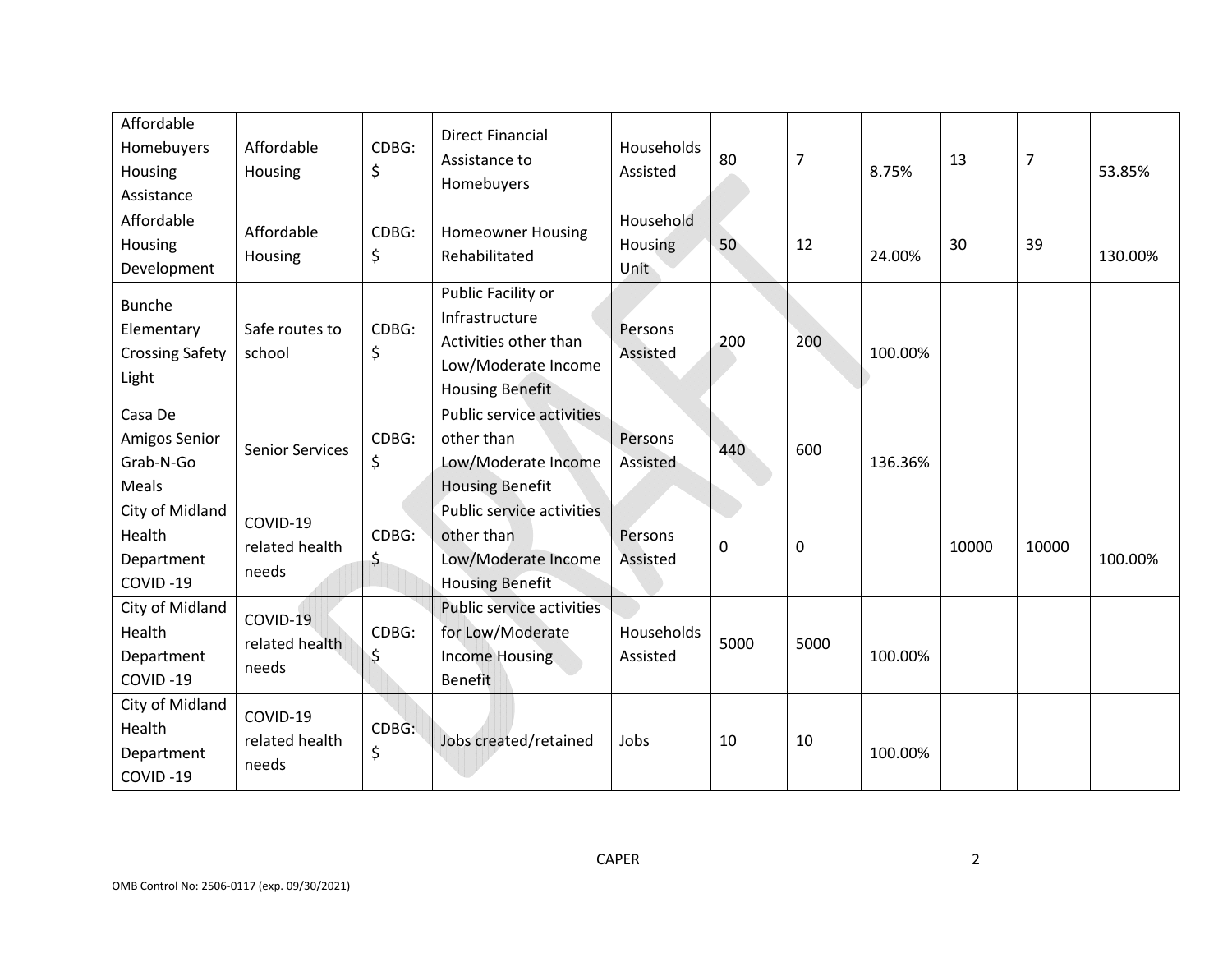| Clearance and<br>Demolition                                    | Removal of<br>delapidated<br>housing from<br>neighborhoods | CDBG:<br>\$ | <b>Buildings Demolished</b>                                                                                    | <b>Buildings</b>    | 10   | $\pmb{0}$      | 0.00%   |                |                |         |
|----------------------------------------------------------------|------------------------------------------------------------|-------------|----------------------------------------------------------------------------------------------------------------|---------------------|------|----------------|---------|----------------|----------------|---------|
| Economic<br>Development                                        | Non-Housing<br>Community<br>Development                    | CDBG:<br>\$ | Jobs created/retained                                                                                          | Jobs                | 15   | $\overline{2}$ | 13.33%  |                |                |         |
| Economic<br>Development                                        | Non-Housing<br>Community<br>Development                    | CDBG:<br>\$ | Other                                                                                                          | Other               | 0    | $\mathbf{0}$   |         | $\overline{2}$ | $\overline{2}$ | 100.00% |
| Emergency<br>Homeless<br>Shelter COVID<br>boarding<br>recovery | Homeless                                                   | CDBG:<br>\$ | Overnight/Emergency<br>Shelter/Transitional<br><b>Housing Beds added</b>                                       | <b>Beds</b>         | 20   | 20             | 100.00% | 100            | 20             | 20.00%  |
| Essential<br>Services                                          | Non-Housing<br>Community<br>Development                    | CDBG:<br>\$ | Public Facility or<br>Infrastructure<br>Activities other than<br>Low/Moderate Income<br><b>Housing Benefit</b> | Persons<br>Assisted | 0    | $\mathbf 0$    |         | 600            | 600            | 100.00% |
| Essential<br>Services                                          | Non-Housing<br>Community<br>Development                    | CDBG:<br>\$ | <b>Public service activities</b><br>other than<br>Low/Moderate Income<br><b>Housing Benefit</b>                | Persons<br>Assisted | 460  | 600            | 130.43% |                |                |         |
| Homeless<br><b>Meals Program</b>                               | Homeless                                                   | CDBG:<br>\$ | <b>Homeless Person</b><br>Overnight Shelter                                                                    | Persons<br>Assisted | 1571 | 6460           | 411.20% | 1571           | 6460           | 411.20% |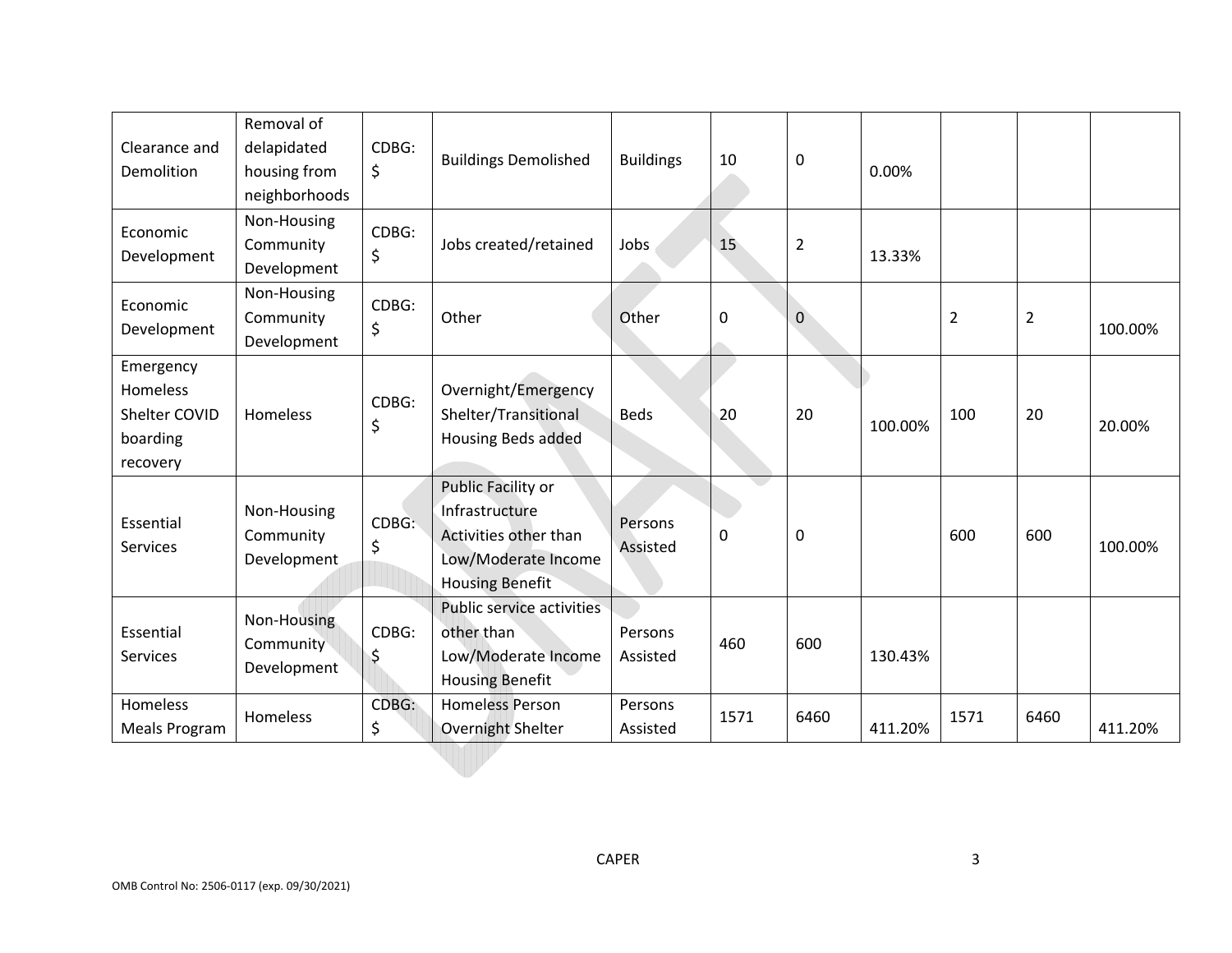| Infrastructure<br>Improvements            | Non-Housing<br>Community<br>Development | CDBG:<br>\$ | Public Facility or<br>Infrastructure<br>Activities other than<br>Low/Moderate Income<br><b>Housing Benefit</b> | Persons<br>Assisted        | 4300         | 0     | 0.00%   |          |             |           |
|-------------------------------------------|-----------------------------------------|-------------|----------------------------------------------------------------------------------------------------------------|----------------------------|--------------|-------|---------|----------|-------------|-----------|
| Infrastructure<br>Improvements            | Non-Housing<br>Community<br>Development | CDBG:<br>\$ | Public Facility or<br>Infrastructure<br>Activities for<br>Low/Moderate Income<br><b>Housing Benefit</b>        | Households<br>Assisted     | $\mathbf{0}$ | 0     |         | 1700     | $\mathbf 0$ | 0.00%     |
| <b>Public Services</b>                    | Non-Housing<br>Community<br>Development | CDBG:<br>\$ | Public Facility or<br>Infrastructure<br>Activities other than<br>Low/Moderate Income<br><b>Housing Benefit</b> | <b>Persons</b><br>Assisted | 0            | 0     |         | $\Omega$ | 0           |           |
| <b>Public Services</b>                    | Non-Housing<br>Community<br>Development | CDBG:<br>\$ | Public service activities<br>other than<br>Low/Moderate Income<br><b>Housing Benefit</b>                       | Persons<br>Assisted        | 1910         | 10461 | 547.70% | 430      | 10461       | 2,432.79% |
| <b>Rental Housing</b><br><b>Subsidies</b> | Affordable<br><b>Housing</b>            | CDBG:<br>\$ | Homelessness<br>Prevention                                                                                     | Persons<br>Assisted        | 100          | 855   | 855.00% |          |             |           |

**TABLE 1 ‐ ACCOMPLISHMENTS – PROGRAM YEAR & STRATEGIC PLAN TO DATE**

# **Assess how the jurisdiction's use of funds, particularly CDBG, addresses the priorities and specific objectives identified in the plan, giving special attention to the highest priority activities identified.**

The CDBG office used CDBG funds to mitigate the public health crisis effects on citizens by funding programs that helped keep people in their home and food to eat. Agencies struggled to maintian their program objectives and keep staff safe over this time period. Most goals were completed at an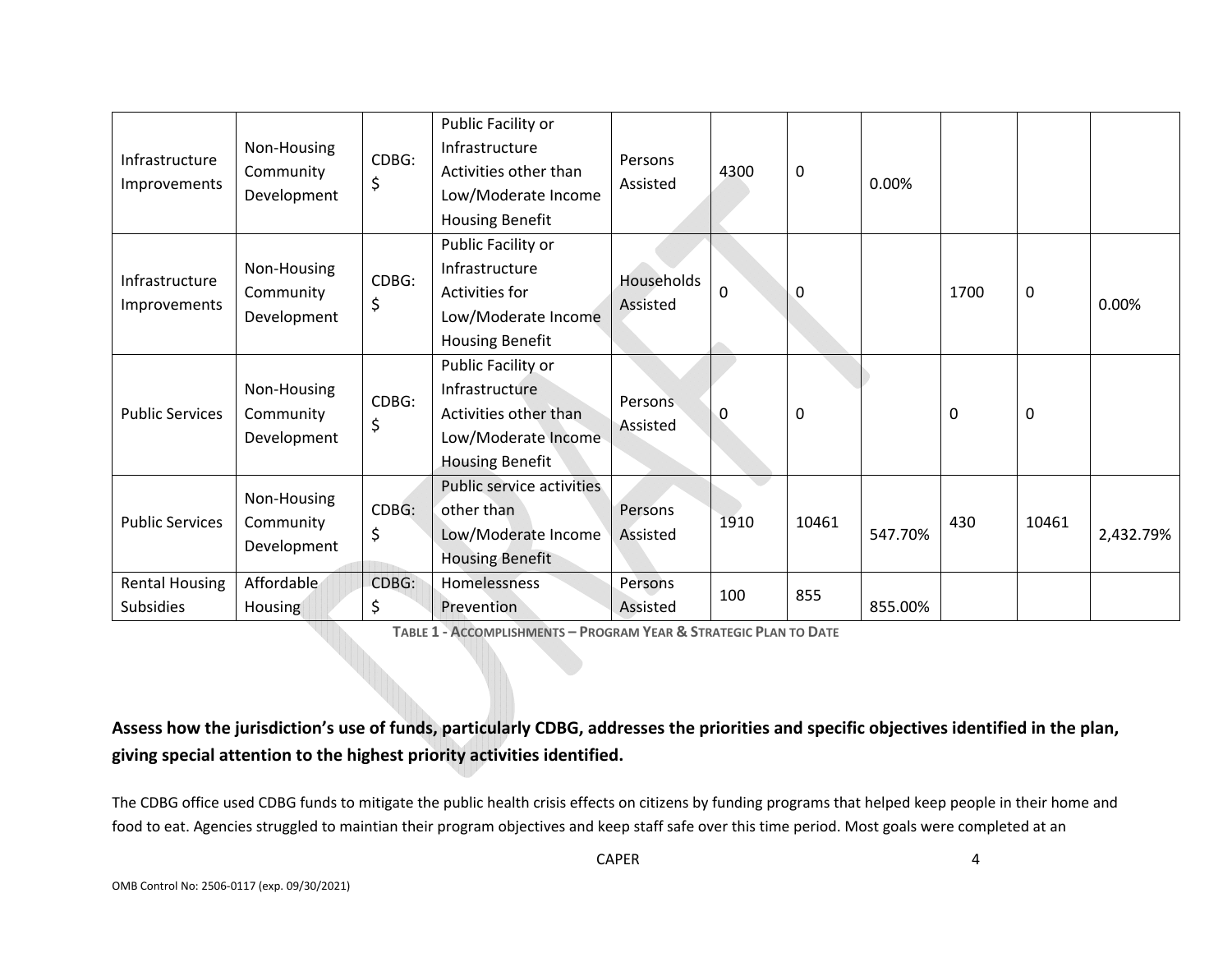accepteable level given the extrodinary events our community experienced. The CDBG office focused on food, homeless care, COVID emergancy homless housing, rental, and utility assistance as our primary goals to prevent community devistation. The City of Midland identified seven priorities in its Consolidated Plan. These priorities are: Housing Rehabilitation, Essential Services (Public Services), Homeless/Special Populations, Economic Development, Public Facilities and Infrastructure Improvements, Housing Subsidies/Assistance. All activities tie to one of HUD's specific performance objectives of Creating Suitable Living Environments, and Providing Decent Housing, or Creating Economic Opportunities.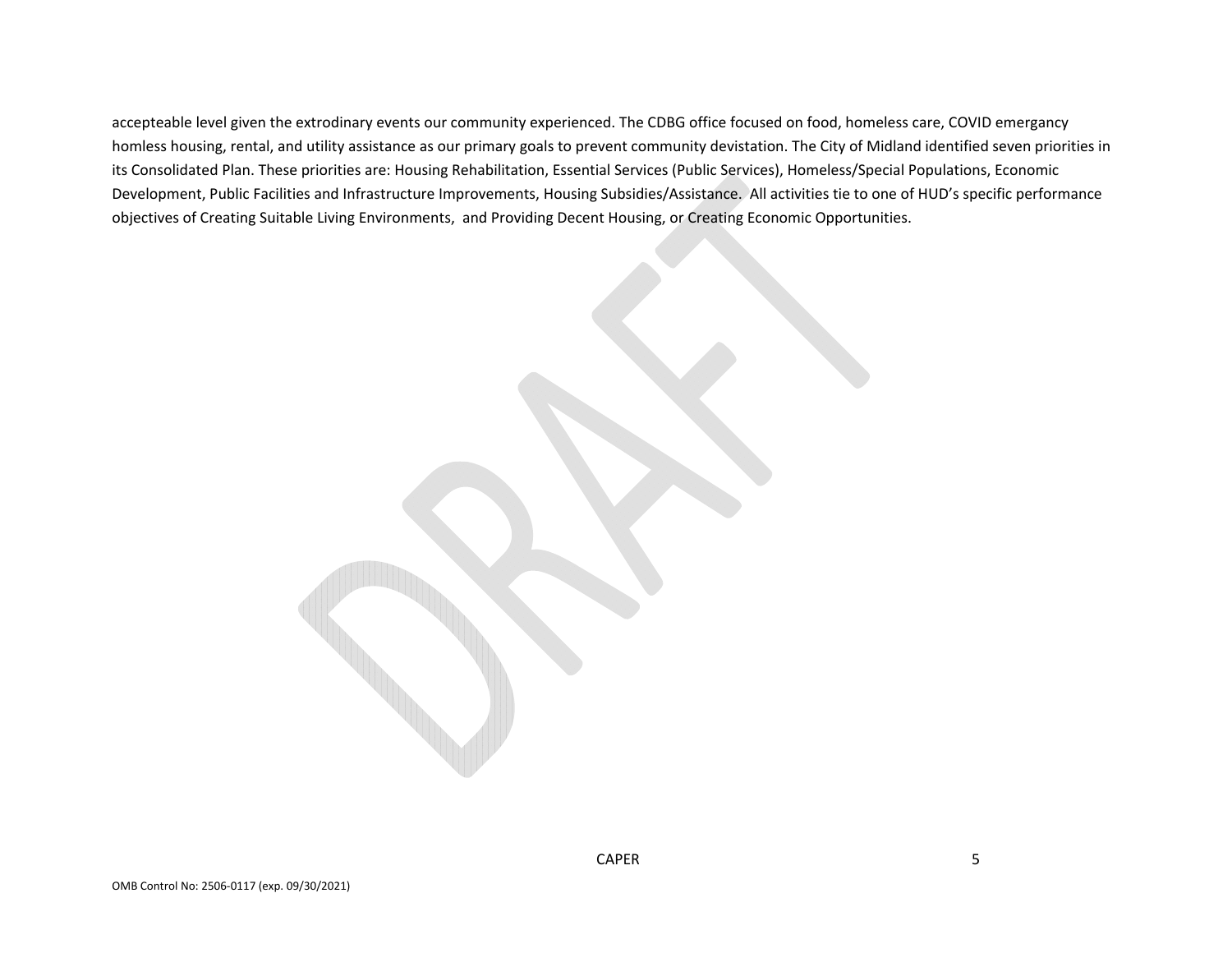# CR‐10 ‐ Racial and Ethnic composition of families assisted

**Describe the families assisted (including the racial and ethnic status of families assisted). 91.520(a)** 

|                                           | <b>CDBG</b> |
|-------------------------------------------|-------------|
| White                                     | 858         |
| <b>Black or African American</b>          | 171         |
| Asian                                     | 0           |
| American Indian or American Native        | 1           |
| Native Hawaiian or Other Pacific Islander |             |
| <b>Total</b>                              | 1,030       |
| Hispanic                                  | 317         |
| Not Hispanic                              | 713         |

**Table 2 – Table of assistance to racial and ethnic populations by source of funds** 

#### **Narrative**

The table of assistance needs describes the characteristics of households/persons assisted by estimates and hard data due to limited demographics as a result of the of public health crisis. It provides an assessment of the relationship of the use of CDBG funds and CDB‐CV funds to assist in the priorities and specific objectives outlined in the Consolidated Plan. By broad category; the City expended 93% of CDBG funds on public service and public healh programs.

CR‐10 data does not include all race types reported in IDIS and therefore does not represent the total families served. Also, the tables do not include the number of people served with CDBG funds through the installation of new school traffic lights. According to PR 23 Reports (see Section 3) a total of 11,465 persons were served in CDBG.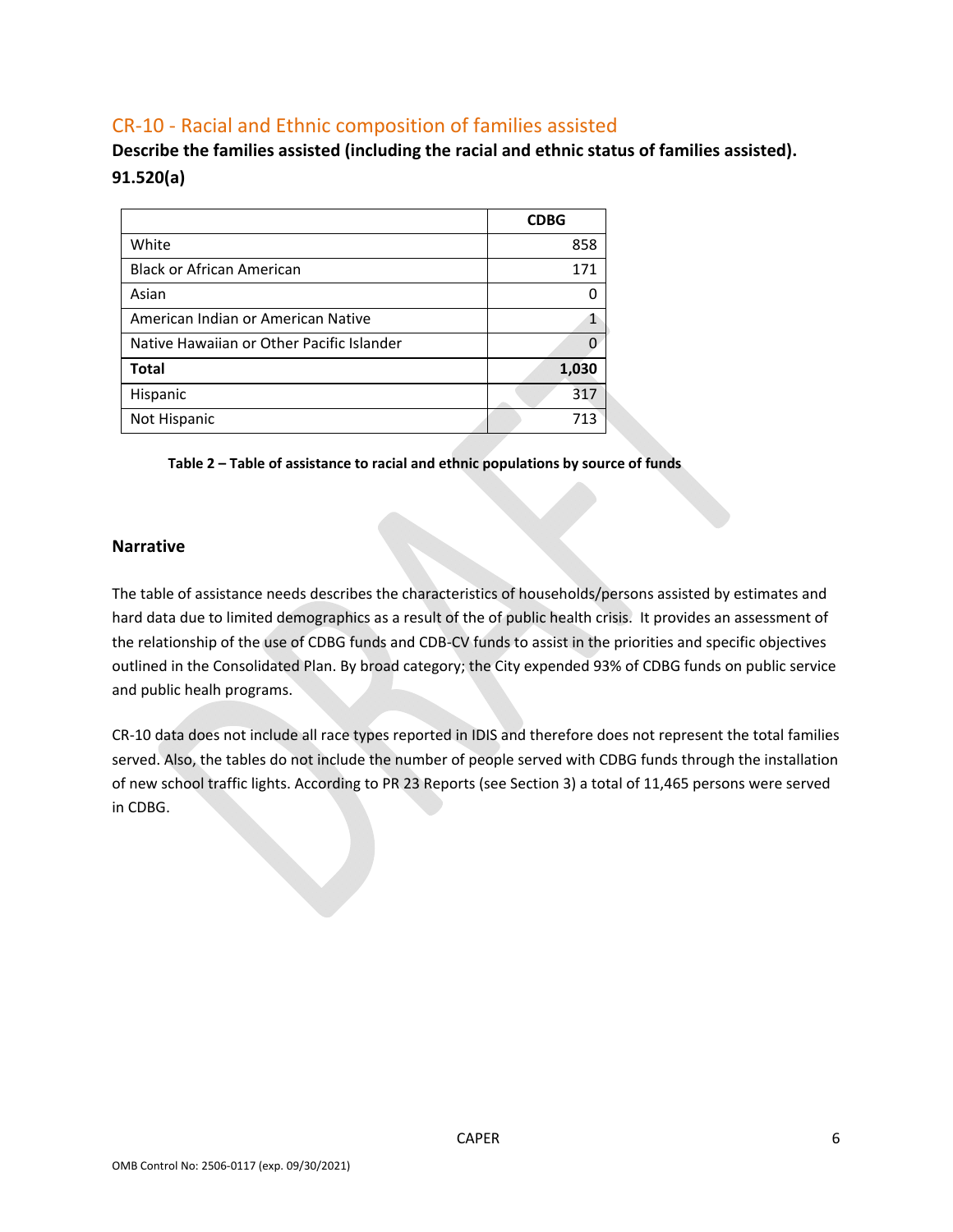# CR‐15 ‐ Resources and Investments 91.520(a)

| <b>Source of Funds</b> | Source           | <b>Resources Made</b><br>Available | <b>Amount Expended</b><br><b>During Program Year</b> |  |
|------------------------|------------------|------------------------------------|------------------------------------------------------|--|
| CDBG                   | public - federal | 3,072,277                          | 1,332,517                                            |  |

**Identify the resources made available** 

**TABLE 3 ‐ RESOURCES MADE AVAILABLE**

#### **Narrative**

The City of Midland CDBG office made program adjustments to fund distributions and made adjustments program goals due to the public health crisis.

| <b>Target Area</b>          | <b>Planned Percentage</b><br>of Allocation | <b>Actual Percentage of</b><br><b>Allocation</b> | <b>Narrative Description</b> |
|-----------------------------|--------------------------------------------|--------------------------------------------------|------------------------------|
| BRADFORD PARK/2004 TARGET   |                                            |                                                  |                              |
| AREA                        |                                            |                                                  |                              |
| City of Midland             |                                            |                                                  | City-wide                    |
| <b>Greenwood Addition</b>   | 10                                         | 10                                               |                              |
| Low and Moderate Income     |                                            |                                                  | Low/Moderate                 |
| <b>Census Tracts</b>        | 60                                         | 60                                               | Income                       |
| <b>MLK</b>                  | 10                                         | 10                                               |                              |
| MULBERRY DRAW               |                                            |                                                  |                              |
| Ratliff Park 2017           |                                            |                                                  |                              |
| SAN JUAN CHURCH/2006 TARGET |                                            |                                                  |                              |
| <b>AREA</b>                 |                                            |                                                  |                              |
| Southern Addtion            | 20                                         | 20                                               |                              |
| <b>SPARKS PARK</b>          |                                            |                                                  |                              |
| WASHINGTON PARK/2005        |                                            |                                                  |                              |
| <b>TARGET AREA</b>          |                                            |                                                  |                              |

#### **Identify the geographic distribution and location of investments**

**TABLE 4 – IDENTIFY THE GEOGRAPHIC DISTRIBUTION AND LOCATION OF INVESTMENTS**

#### **Narrative**

Previously the majority of low and moderate income (LMI) census tracts had been located in the southern quadrant of the city and this area was targeted during the last Consolidated Plan. New census data, gathered during the development of the Consolidated Plan, showed a potential rise in the number of LMI census tracts throughout the city as a whole and this is the basis for targeting specific geographical locations within the jurisdiction. In the development of the Consolidated Plan, two target areas were defined. There is a high level of poverty and unemployment, but also areas available where new investments and revitalization can occur.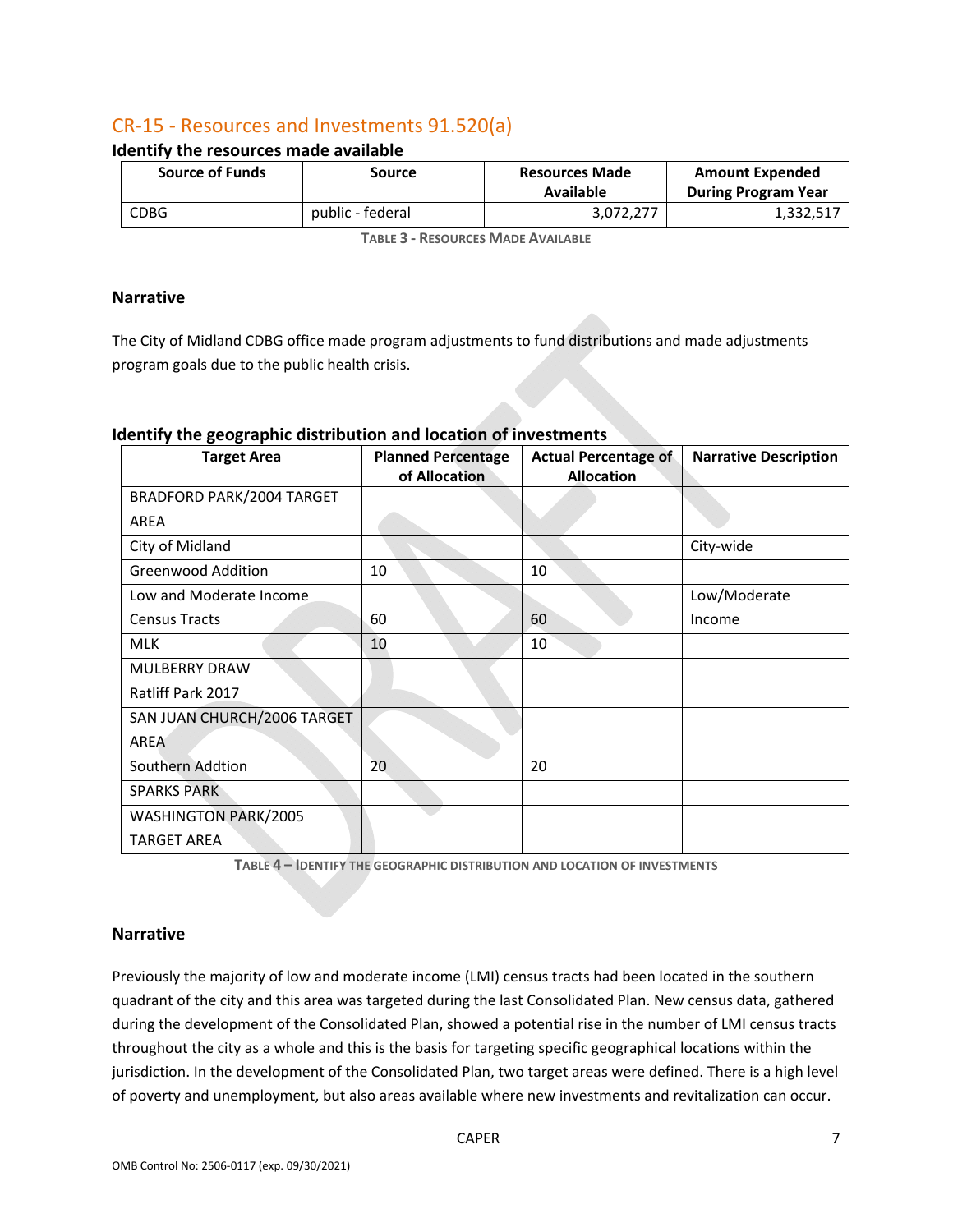HUD funds expended during this program year, approximately 80%, were spent on activities that were identified to serve beneficiaries located within the designated target areas. This figure includes CDBG Public Service activities, emergency shelter and crisis management services.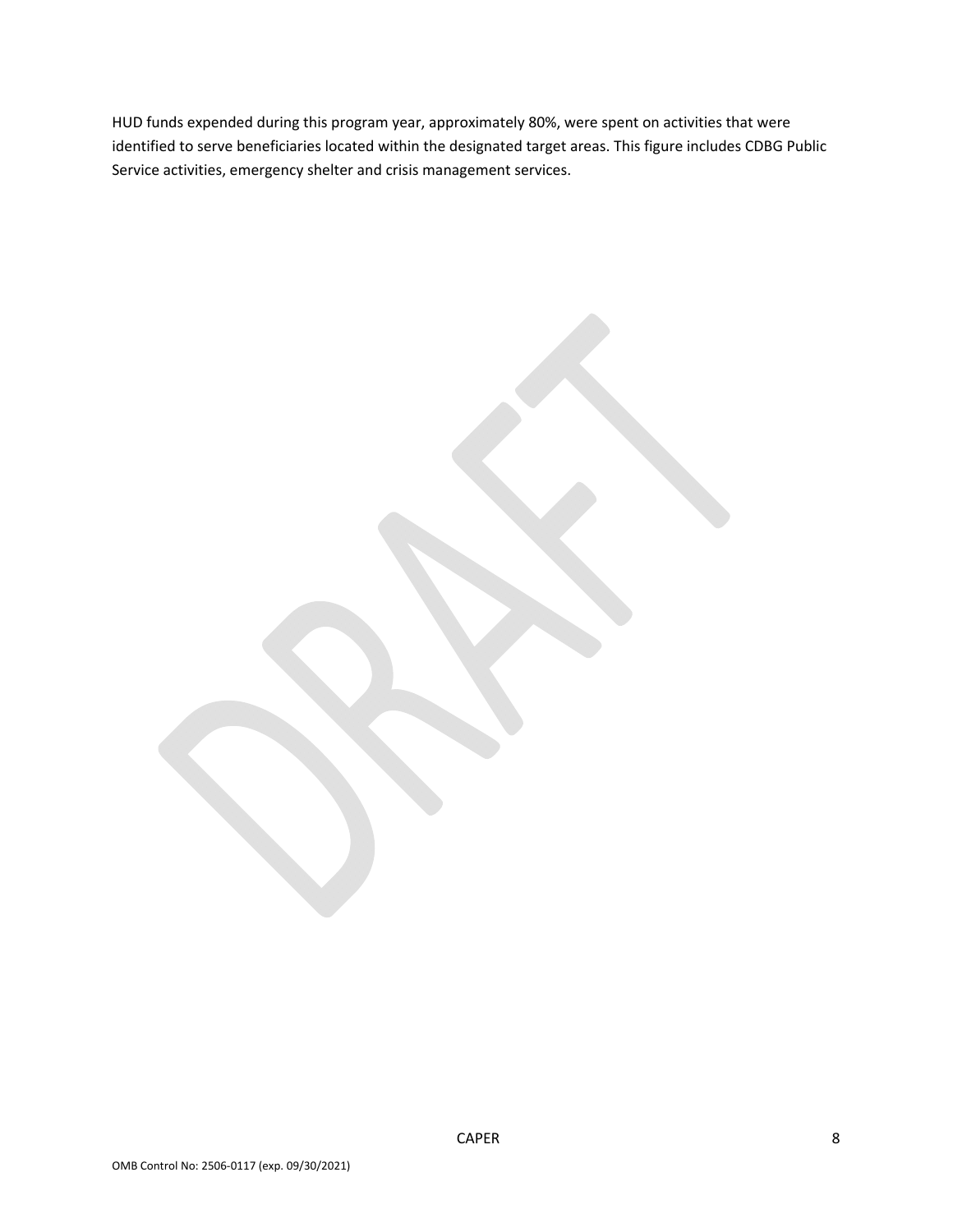#### **Leveraging**

**Explain how federal funds leveraged additional resources (private, state and local funds), including a description of how matching requirements were satisfied, as well as how any publicly owned land or property located within the jurisdiction that were used to address the needs identified in the plan.** 

The federal, state, and local resources available to address the needs identified in the plan included federal formula grant funds under CDBG. Public service projects concentrated efforts to address the needs of families, children, and youth in high risk populations, consistent with the identified priority needs. Use of CDBG and city funds leveraged with other nonprofit resources funds were of great benefit to assist low‐income persons and communities. Physical expansion and/or improvement projects used a combination of funds including, but not limited to, CDBG, city general funds to enhance selected projects. Since matching funds are not required for CDBG, the City Council considered projects that included leveraged funds to support CDBG dollars.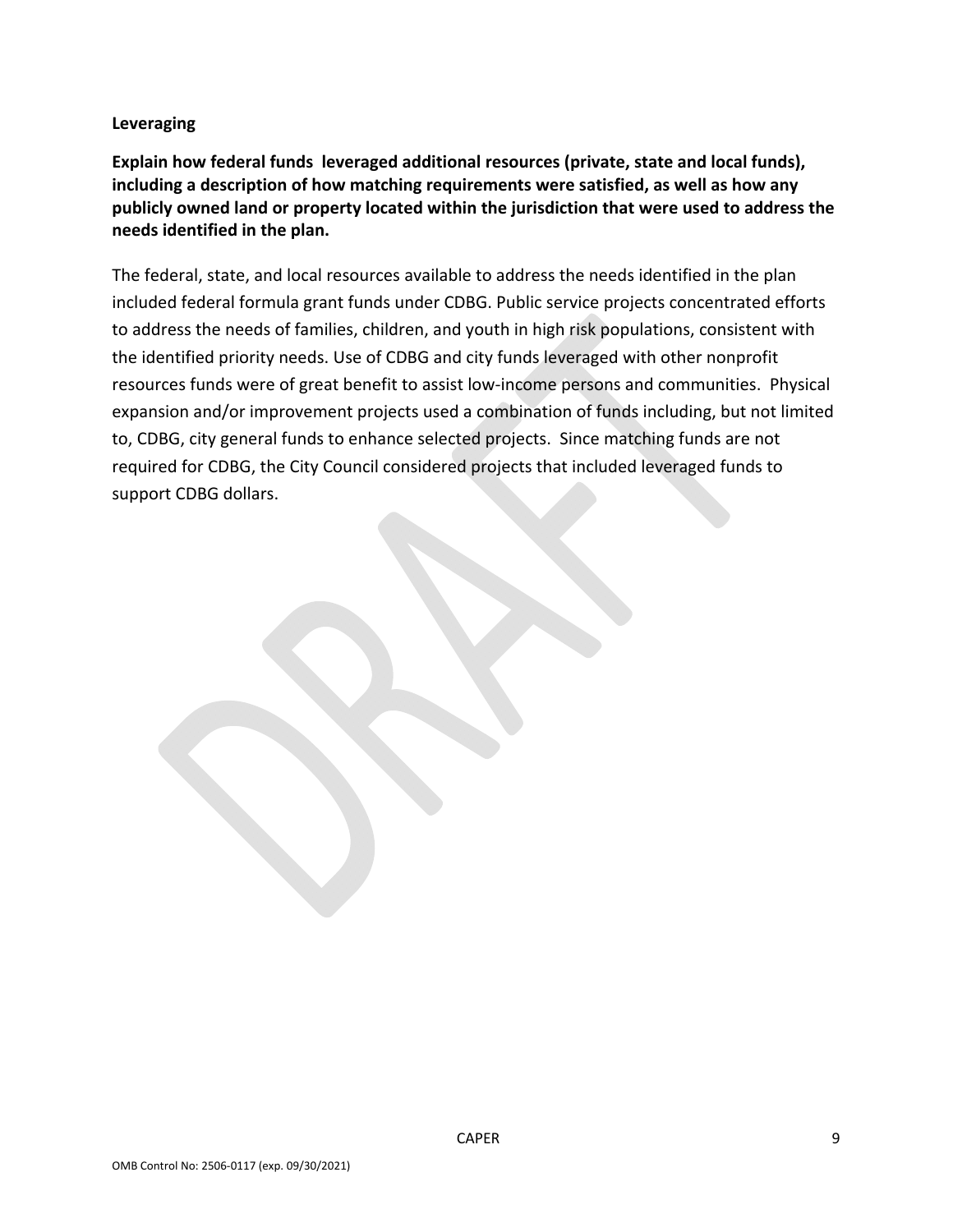# CR‐20 ‐ Affordable Housing 91.520(b)

**Evaluation of the jurisdiction's progress in providing affordable housing, including the number and types of families served, the number of extremely low‐income, low‐income, moderate‐income, and middle‐income persons served.** 

|                                          | <b>ONE-YEAR GOAL</b> | <b>ACTUAL</b> |
|------------------------------------------|----------------------|---------------|
| Number of Homeless households to be      |                      |               |
| provided affordable housing units        | 30                   |               |
| Number of Non-Homeless households to be  |                      |               |
| provided affordable housing units        | 22                   |               |
| Number of Special-Needs households to be |                      |               |
| provided affordable housing units        | 0                    |               |
| <b>Total</b>                             | 52                   |               |

**TABLE 5 – NUMBER OF HOUSEHOLDS**

|                                        | <b>ONE-YEAR GOAL</b> | <b>ACTUAL</b> |
|----------------------------------------|----------------------|---------------|
| Number of households supported through |                      |               |
| <b>Rental Assistance</b>               | 378                  | 684           |
| Number of households supported through |                      |               |
| The Production of New Units            |                      |               |
| Number of households supported through |                      |               |
| Rehab of Existing Units                | 20                   | 39            |
| Number of households supported through |                      |               |
| <b>Acquisition of Existing Units</b>   | $\Omega$             | Ω             |
| <b>Total</b>                           | 405                  |               |

**TABLE 6 – NUMBER OF HOUSEHOLDS SUPPORTED**

#### **Discuss the difference between goals and outcomes and problems encountered in meeting these goals.**

The City also allocated the PY2020 funding to projects that got underway in October 2020 and significant progress has been made during the program year. Completion of program services was anticipated in the last quarter of 2021 for supportive services, general contracting, and coronavirus pandemic issues have stalled and pushed forward to PY2021.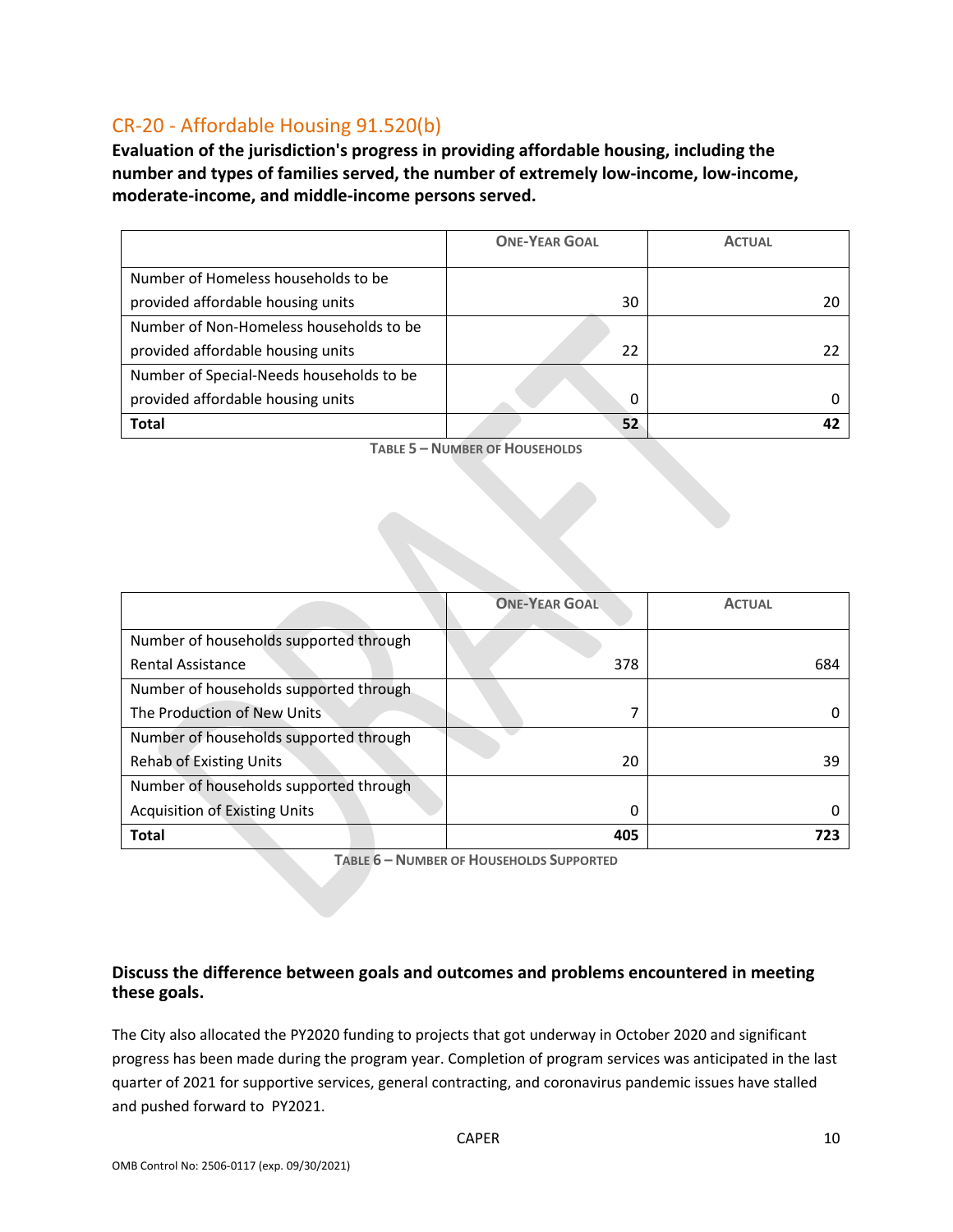#### **Discuss how these outcomes will impact future annual action plans.**

Those projects currently under construction will certainly be completed and will add more incentive to affordable housing development in the Midland area. One of the biggest delays for major projects is caused by the time it takes to secure all the necessary contracting requirements before the projects can get underway. Additionally, minor rehabilitation projects have resulted in an increased cost per home which has affected the number of households the program can assist; also exacerbating the effort is the shortage of available qualified contractors willing to work for the CDBG office. The CDBG office will continues to try and find ways to help increase the availability of quality affordable housing contractors as we endeavor to create an economically thriving, inclusive community with quality housing opportunities for all residents.

**Include the number of extremely low‐income, low‐income, and moderate‐income persons served by each activity where information on income by family size is required to determine the eligibility of the activity.** 

| Number of Households Served | <b>CDBG Actual</b> | <b>HOME Actual</b> |
|-----------------------------|--------------------|--------------------|
| Extremely Low-income        | 459                |                    |
| Low-income                  | 114                |                    |
| Moderate-income             | 150                |                    |
| Total                       | 723                |                    |

**TABLE 7 – NUMBER OF HOUSEHOLDS SERVED**

#### **Narrative Information**

The City still see a increased need for decent, affordable housing; therefore, our activities will continue to address this need with funded during PY21.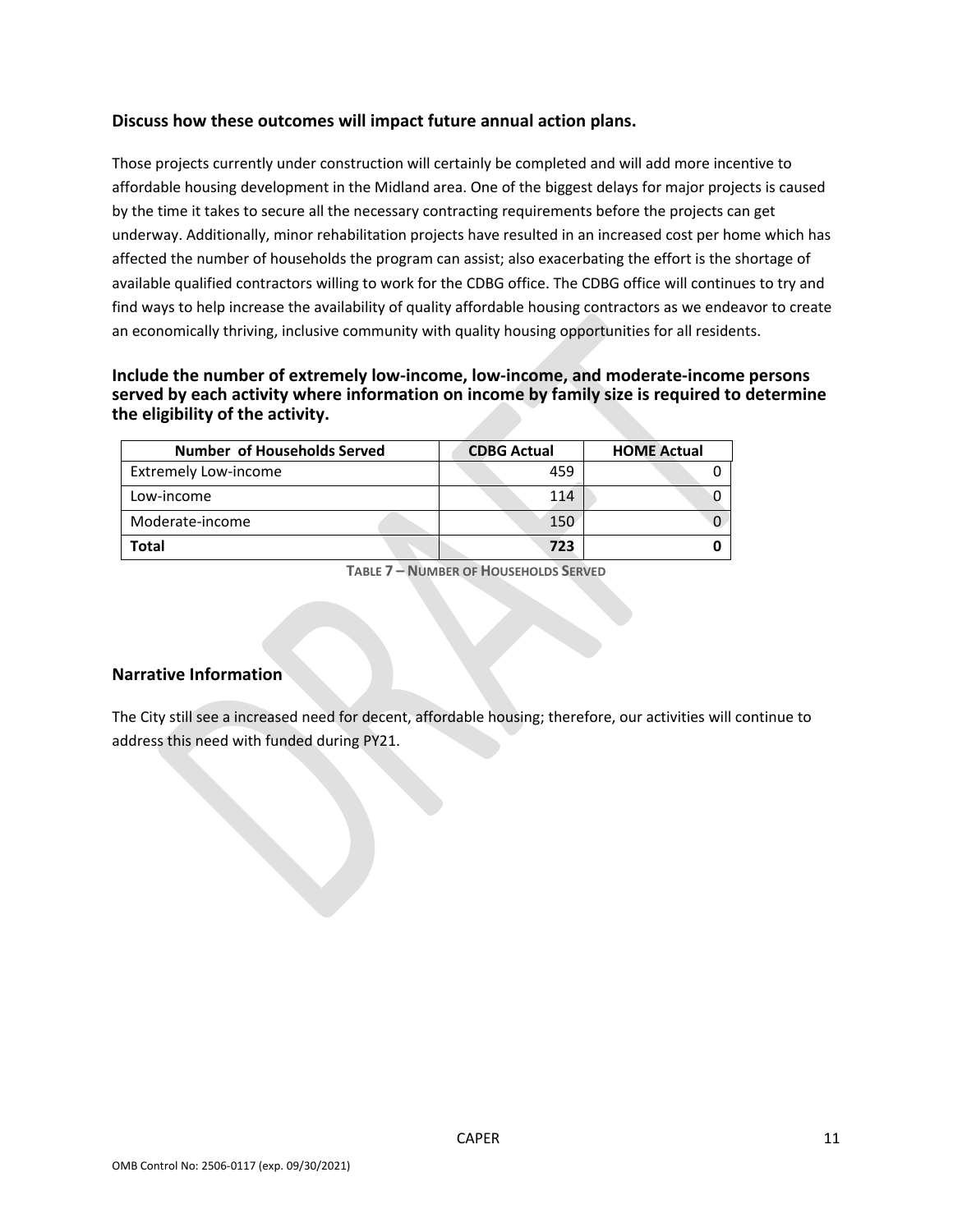# CR‐25 ‐ Homeless and Other Special Needs 91.220(d, e); 91.320(d, e); 91.520(c) **Evaluate the jurisdiction's progress in meeting its specific objectives for reducing and ending homelessness through:**

# **Reaching out to homeless persons (especially unsheltered persons) and assessing their individual needs**

Outreach programs for unsheltered persons are not currently funded by the City of Midland, but there are outreach programs organized locally by faith‐based and non‐profit organizations that reach out to unsheltered individuals. Midland's Homeless Network outreach program operates using a Housing First approach with an emphasis on services that support self‐sufficiency, such as obtaining vital documents, and find creative solutions to connect them to housing resources. The network provides a variety of services and assess people needs. In addition, the outreach come together each year to perform the Point‐in‐Time count survey of the unsheltered population. One survey question asks each person what services are currently needed. The top three answers are housing, transportation and food which is reflective past surveys.

#### **Addressing the emergency shelter and transitional housing needs of homeless persons**

CDBG office does not provided shelter and essential services to homeless persons.

**Helping low‐income individuals and families avoid becoming homeless, especially extremely low‐income individuals and families and those who are: likely to become homeless after being discharged from publicly funded institutions and systems of care (such as health care facilities, mental health facilities, foster care and other youth facilities, and corrections programs and institutions); and, receiving assistance from public or private agencies that address housing, health, social services, employment, education, or youth needs** 

**Helping homeless persons (especially chronically homeless individuals and families, families with children, veterans and their families, and unaccompanied youth) make the transition to permanent housing and independent living, including shortening the period of time that individuals and families experience homelessness, facilitating access for homeless individuals and families to affordable housing units, and preventing individuals and families who were recently homeless from becoming homeless again** 

In an effort to prevent homelessness, the City of Midland focused on three primary preventative services offered by various provider organizations including: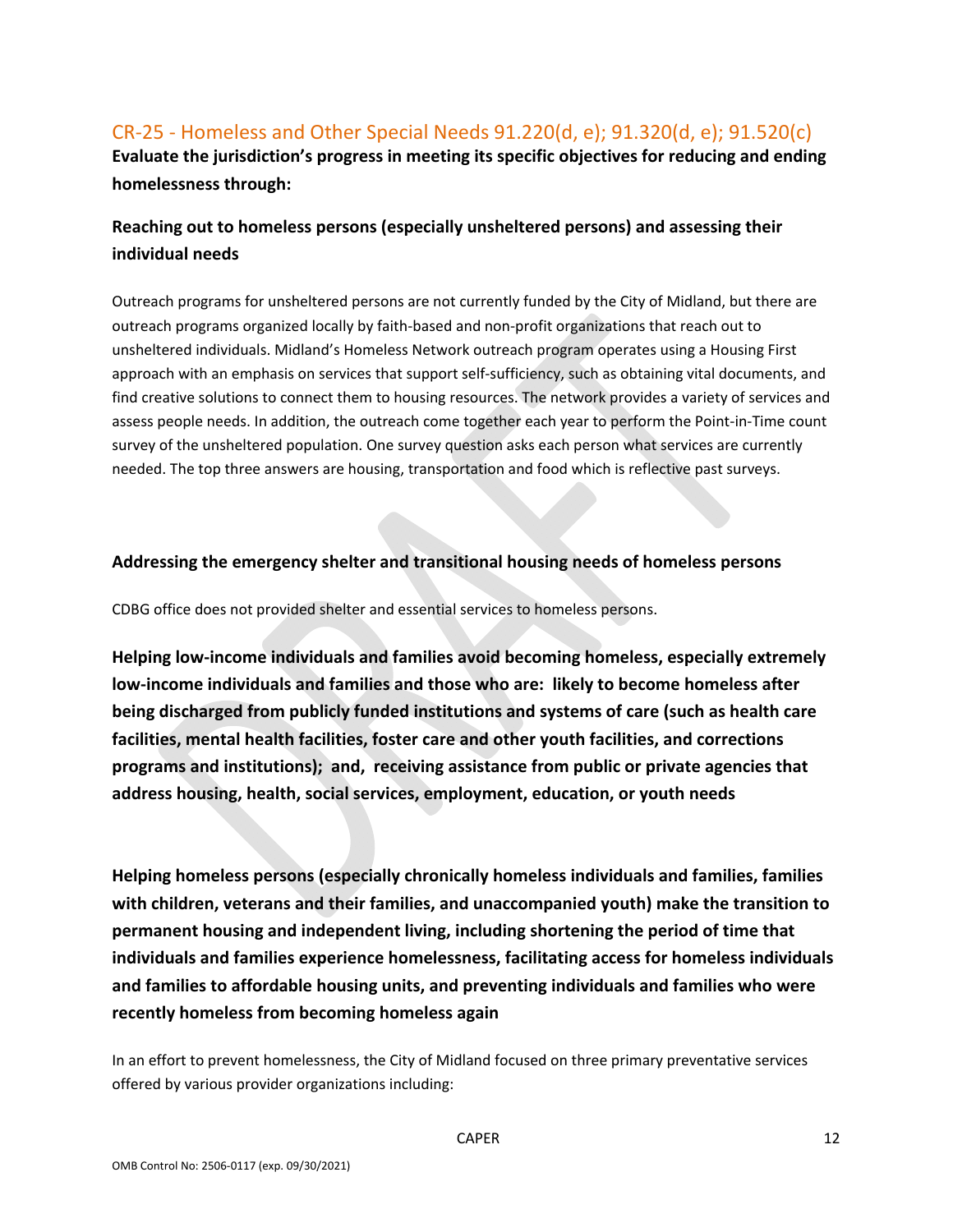- Mortgage /Rental assistance;
- Utility assistance;
- Eviction prevention; and
- COVID-19 homeless intervention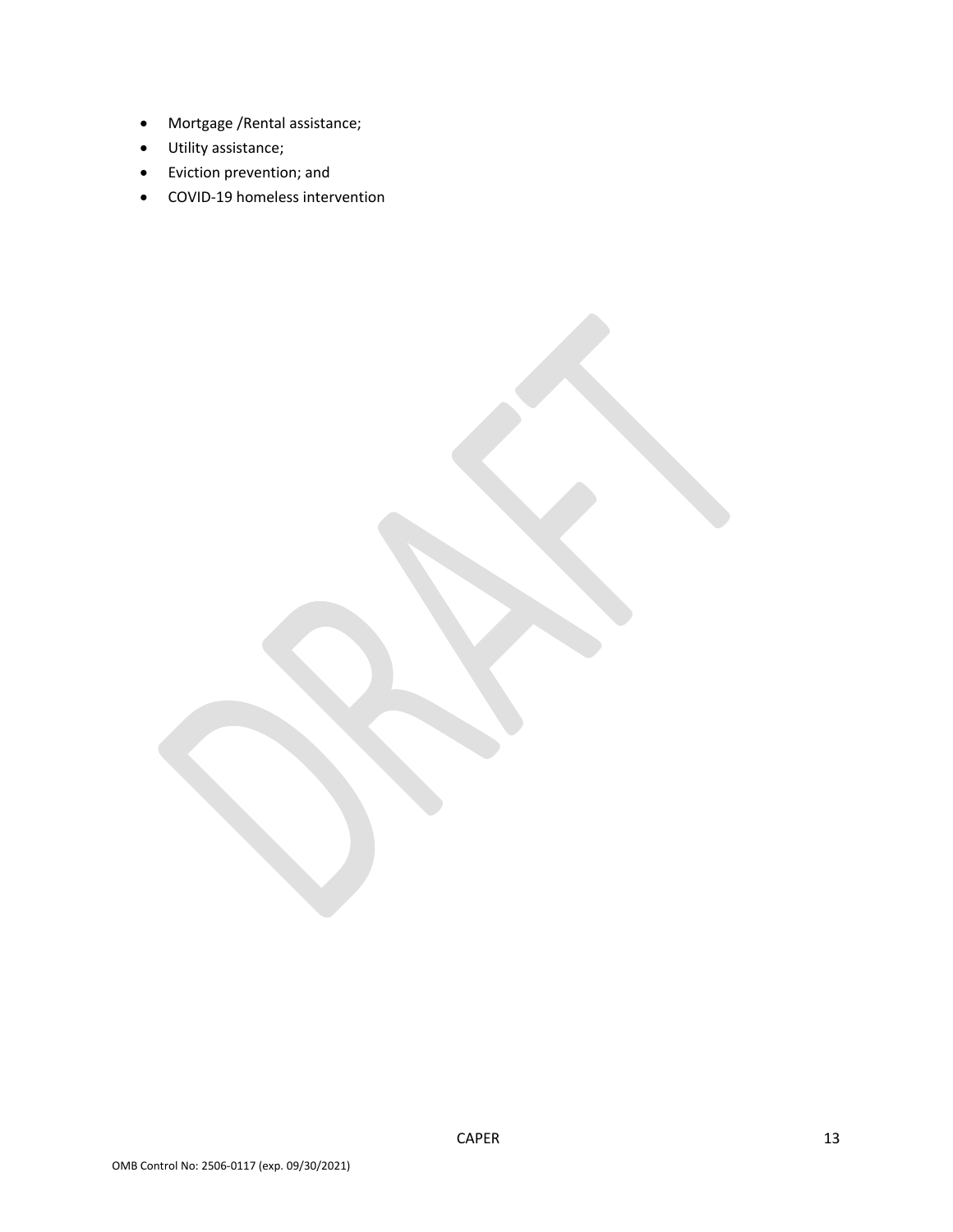# CR‐30 ‐ Public Housing 91.220(h); 91.320(j)

#### **Actions taken to address the needs of public housing**

CDBG office does not provide PY 2020 funds to projects directly relating to addressing public housing needs. The CDG office serves as the City of Midland Housing Authority Liaison to plan and coordinate housing stratagies.

# **Actions taken to encourage public housing residents to become more involved in management and participate in homeownership**

The CDBG office usually conducts a needs assessment periodically to help determine the residents' personal needs, educational, and employment aspirations; needs assessments are conducted on a case‐by‐case bases to address basic needs during the pandemic. Personal barriers that prevent self‐sufficiency may include a lack of life and parenting skills, clothing, transportation, childcare and chronic health conditions. Once those barriers are addressed, the CDBG office assists residents in connecting with partner agencies and organizations to obtain a high school/higher education or whatever may be necessary to help the citizens become self‐sufficient. Monthly meetings are held to assess progress Midland Affordable Housing Association (MAHA), and assist with any barriers in reaching the participant's stated goals.

#### **Actions taken to provide assistance to troubled PHAs**

The Housing Authority of the City of Midland is not designated as troubled.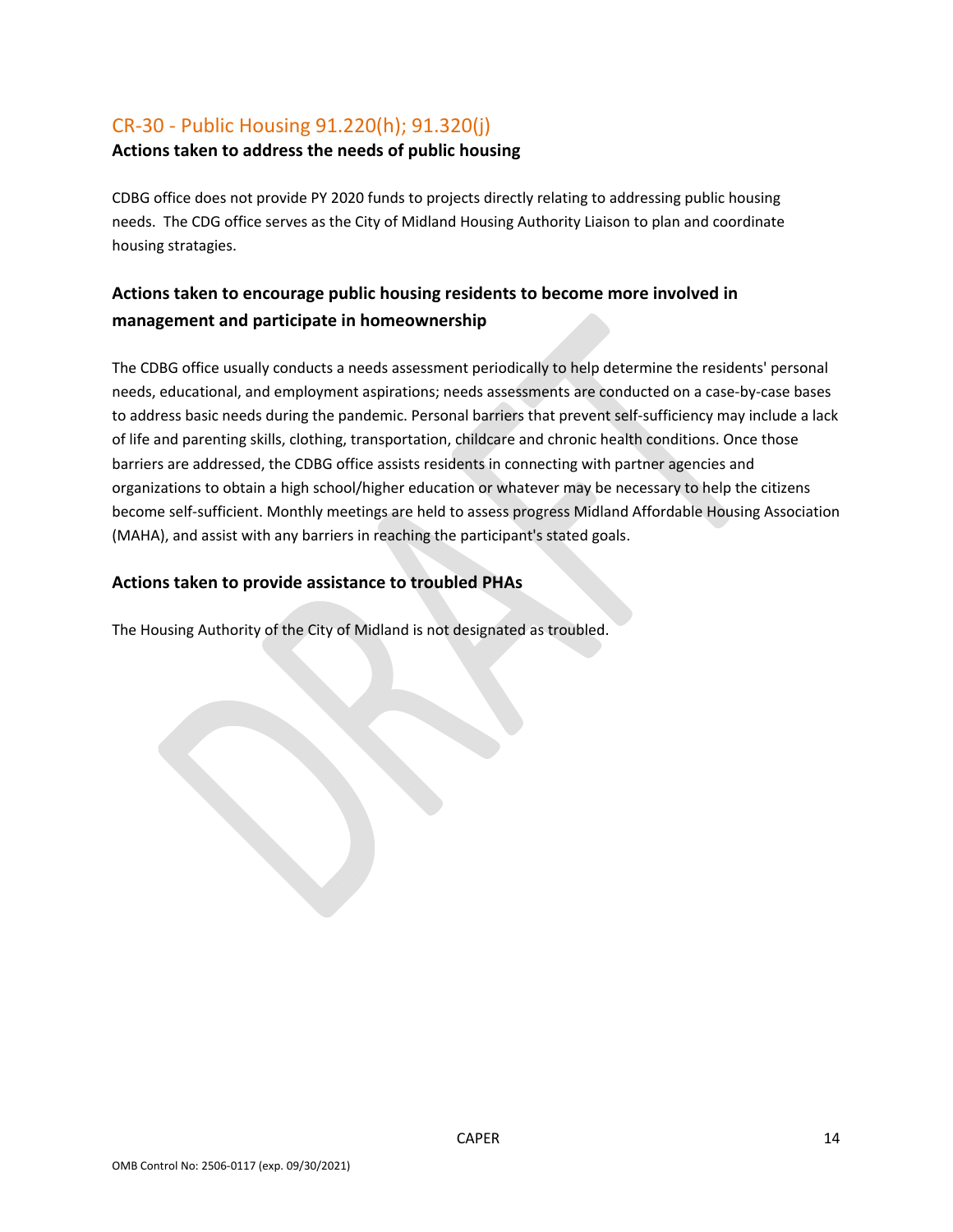# CR‐35 ‐ Other Actions 91.220(j)‐(k); 91.320(i)‐(j)

**Actions taken to remove or ameliorate the negative effects of public policies that serve as barriers to affordable housing such as land use controls, tax policies affecting land, zoning ordinances, building codes, fees and charges, growth limitations, and policies affecting the return on residential investment. 91.220 (j); 91.320 (i)** 

The City of Midland continues to implement the Zoning Codes, which encourage supporting diverse, affordable housing opportunities including various lot size options for single‐family homes and the introduction of new housing types such as mixed-use buildings, cottage homes, patio homes and multi-unit houses. These housing types are allowed in certain districts and can introduce density and affordability, while remaining compatible with nearby single‐family neighborhoods.

#### **Actions taken to address obstacles to meeting underserved needs. 91.220(k); 91.320(j)**

The City of Midland Affordable Housing Strategy are being incorporated and combined with input from the general public and subject matter experts about how Midland can build and maintain strong neighborhoods. The recommendations will set the stage for modifications to regulatory documents associated with development activities in the city, such as the Zoning Code, Subdivision Regulations, and Building Codes. Further insight into potential regulatory limitations will be gathered through a series of roundtable discussions with organizations that work through the permitting processes of the City as they develop properties. These insights will inform recommendations to make the permitting process more consistent, transparent, and predictable.

CDBG/CDBG‐CV funds were used to provide public service activities to 10,641 persons. These activities served youth, battered persons, and abused and neglected children. The funds also assisted people with transportation needs, employment and training services, health services and referrals to a variety of much needed services.

#### **Actions taken to reduce lead‐based paint hazards. 91.220(k); 91.320(j)**

Grants administration includes additional measures to ensure specific grant‐funded activities comply with LBP regulations. Additional language is included in subrecipient agreements for projects where rehabilitation work occurs, requiring subrecipients to produce documentation of LBP testing prior to any work commencing. Additionally, Grants administration's *Construction Checklist* used for grant‐funded construction and housing projects includes a check for LBP compliance.

#### **Actions taken to reduce the number of poverty‐level families. 91.220(k); 91.320(j)**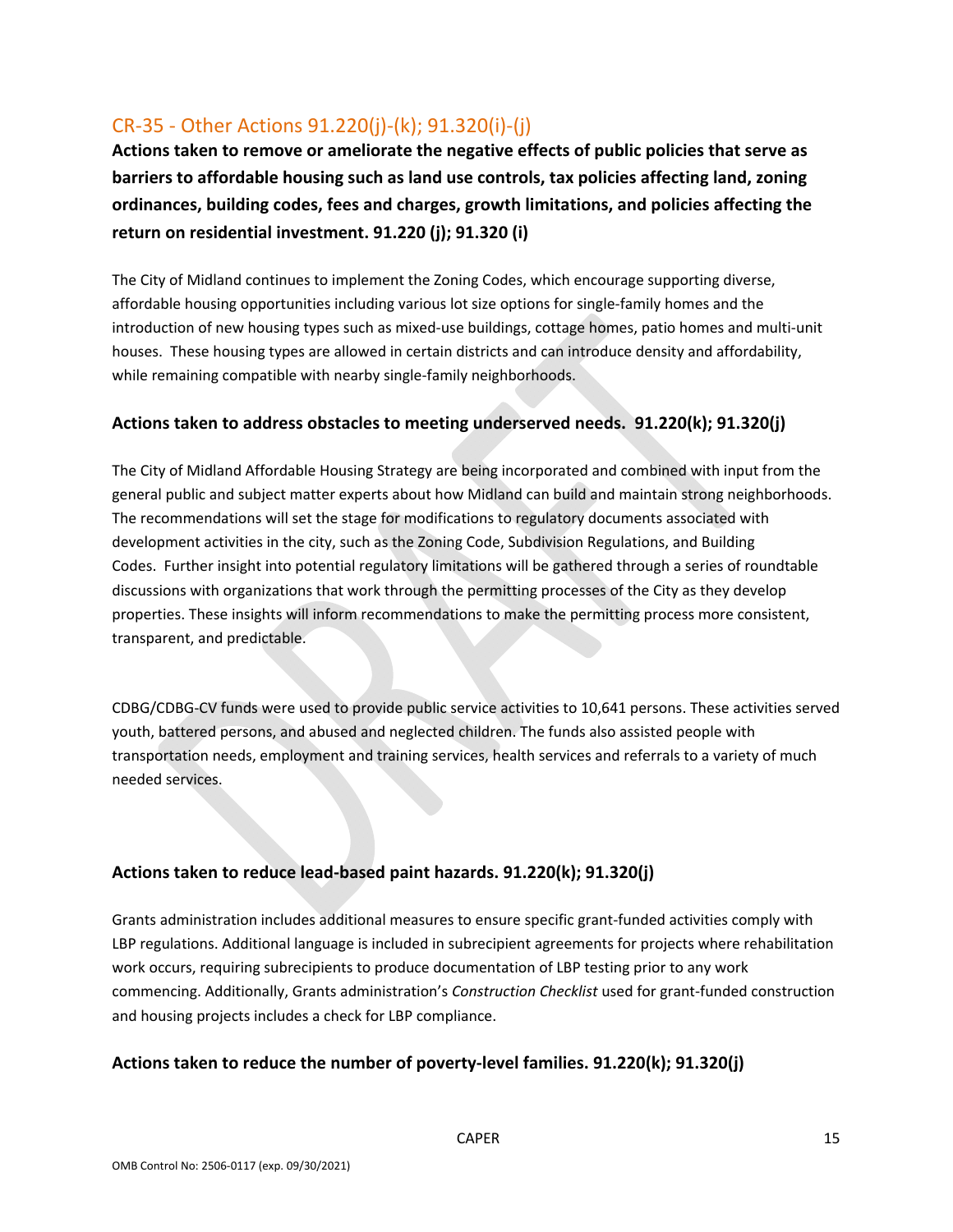The City of Midland funded educational programs and provide after school programs with the Boys & Girls Club of Midland. In addition, other programs offered mentoring to people and assistance to victims of abuse. Services to help homeless individuals on a path to self-sufficiency were also conducted during the program year. The City received CARES Act funding from various sources which were used in a variety of ways to help address the needs of citizens and businesses as a result of the coronavirus pandemic. The mayor formed a Coronavirus Relief Working Group to ensure the various sources of funds were allocated to address critical needs.

#### **Actions taken to develop institutional structure. 91.220(k); 91.320(j)**

Program year 2020 goals and priorities were set with input from the public, non‐profit organizations and the city's community development prioritization committee. In February of each year grant applicants were informed of the city's goals, priorities and target areas. Once funding was awarded, the CDBG office continued to review the performance of projects and programs during the year. The utilization of city departments as well as non‐profit organizations, community and faith‐based organizations, developers, and social service agencies to carry out projects for the first year of the Five-Year Consolidated Plan. Multiple philanthropic organizations throughout the City also provide funding to the projects/programs not funded with HUD grant dollars. These leveraged dollars allowed our grant recipients to continue or expand their programs during the year.

# **Actions taken to enhance coordination between public and private housing and social service agencies. 91.220(k); 91.320(j)**

A local hotelier partnered with the city using CDBG‐CV funds to create an insolation/quarantine facility operated between two local social service agencies and dedicated for people experiencing homelessness and COVID‐19. We assisted our community providers with resources on how to stay safe during the pandemic and provided them with hygiene and personal protective supplies to allow for isolation in‐place.

# **Identify actions taken to overcome the effects of any impediments identified in the jurisdictions analysis of impediments to fair housing choice. 91.520(a)**

Due to the coronavirus pandemic the normal planning and implementation of local fair housing events sponsored in conjunction with Midland Affordable Housing Alliance (MAHA) did not take place was scrapped. One of the areas focus throughout the program year was the Eviction Moratorium and efforts were made to address misconceptions and confusion renters and property owners faced. This office served as an information hub for Landlord/Tenant information for the community during these challenging times. This office attempted to educate landlords and tenants about the eviction moratorium rules. Outreach through live virtual training on fair housing and tenant's rights, as well as visual aids outlining how to access information and services, continued into PY20. Various funding streams including local philanthropy, worked with local nonprofits to aid tenants facing eviction and incentivizing assistance to tenants who reside in properties where the owner agreed to resolve cases through mediation.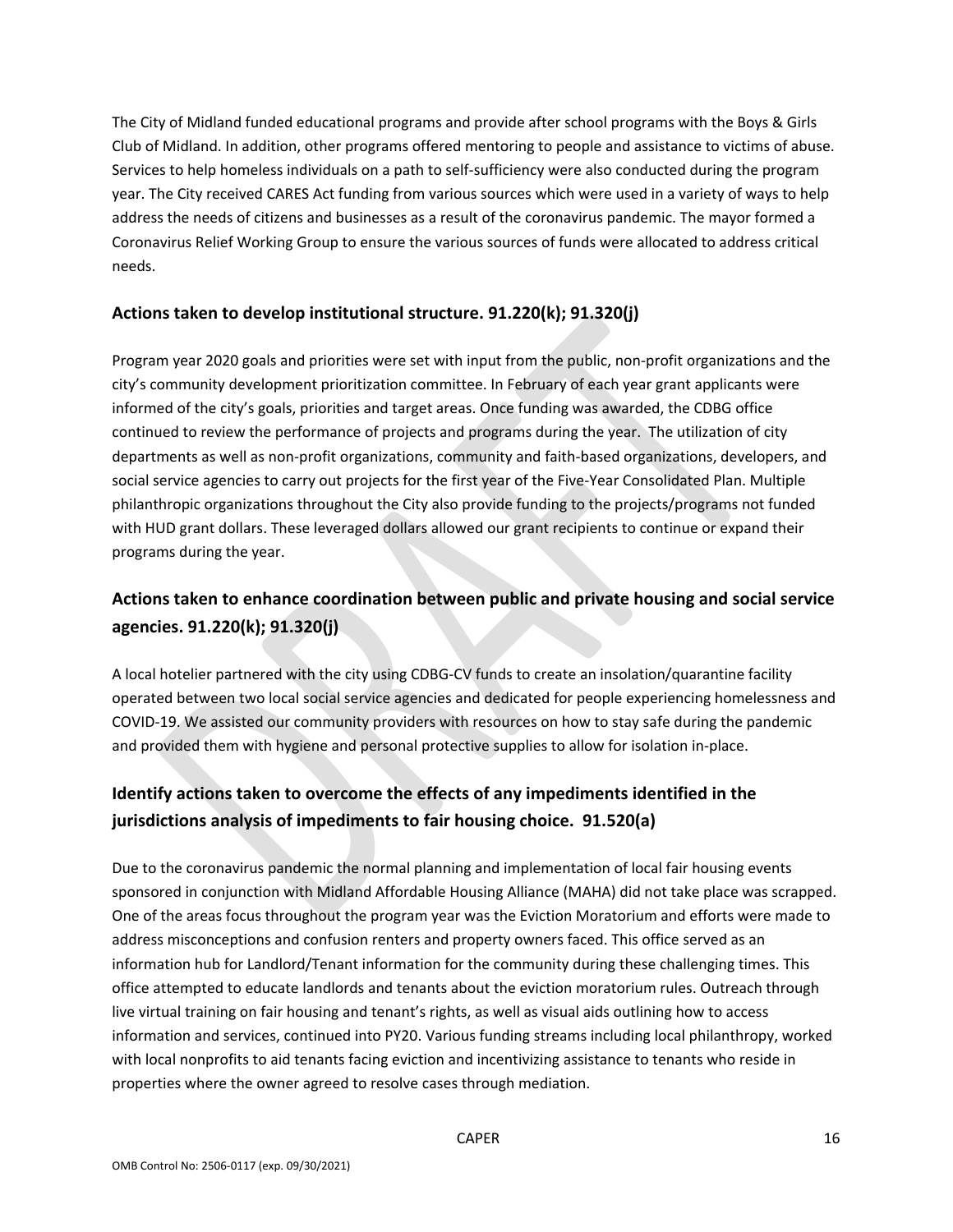### CR‐40 ‐ Monitoring 91.220 and 91.230

**Describe the standards and procedures used to monitor activities carried out in furtherance of the plan and used to ensure long‐term compliance with requirements of the programs involved, including minority business outreach and the comprehensive planning requirements** 

Projects and agencies were assigned a risk factor rating to identify which projects were to be monitored on‐ site during the year. This assessment rates risk based upon the type of project, compliance issues, complexity of the project, and known capacity of the agency. Grantee's with a high‐risk rating were selected for formal onsite monitoring as well as those programs not monitored recently. The CDBG office utilizes the HUD CPD Monitoring Handbook as its standard and guideline for each formal monitoring visit. Desk monitoring of some HUD-funded programs and projects were conducted throughout the year to ensure compliance with regulations and agreement requirements. Physical projects are inspected on a periodic basis until completion to confirm construction/rehabilitation projects are progressing and funds are being spent as planned. It is the policy of the City of Midland to encourage the use of minority or woman owned businesses in contracting opportunities. As part of HUD's grant requirements and written agreements, agencies performing construction and rehabilitation projects are encouraged to hire Section 3 residents and/or utilize Section 3 businesses and WMBE businesses when contracting or subcontracting.

#### **Citizen Participation Plan 91.105(d); 91.115(d)**

# **Describe the efforts to provide citizens with reasonable notice and an opportunity to comment on performance reports**.

The City of Midland made substantial changes to the CDBG program objectives and goals during the year due to public health considerations. The City monitored the expenditure of CDBG funds throughout the year to ensure that projects funds, either during this year or from prior years, were completed and dollars expended. As per Ordinance 23362, agencies that did not expend all awarded funds were asked to provide certain documentation in order to carryover funds into the next program year. Instances where enough documentation was not provided resulted in funds being recaptured. City of Midland posted notices in the Midland Reporter Telegram at least 14 days in advance of public hearings. In addition, notice was posted on the City's website and social media sites.

### **CR‐45 ‐ CDBG 91.520(c)**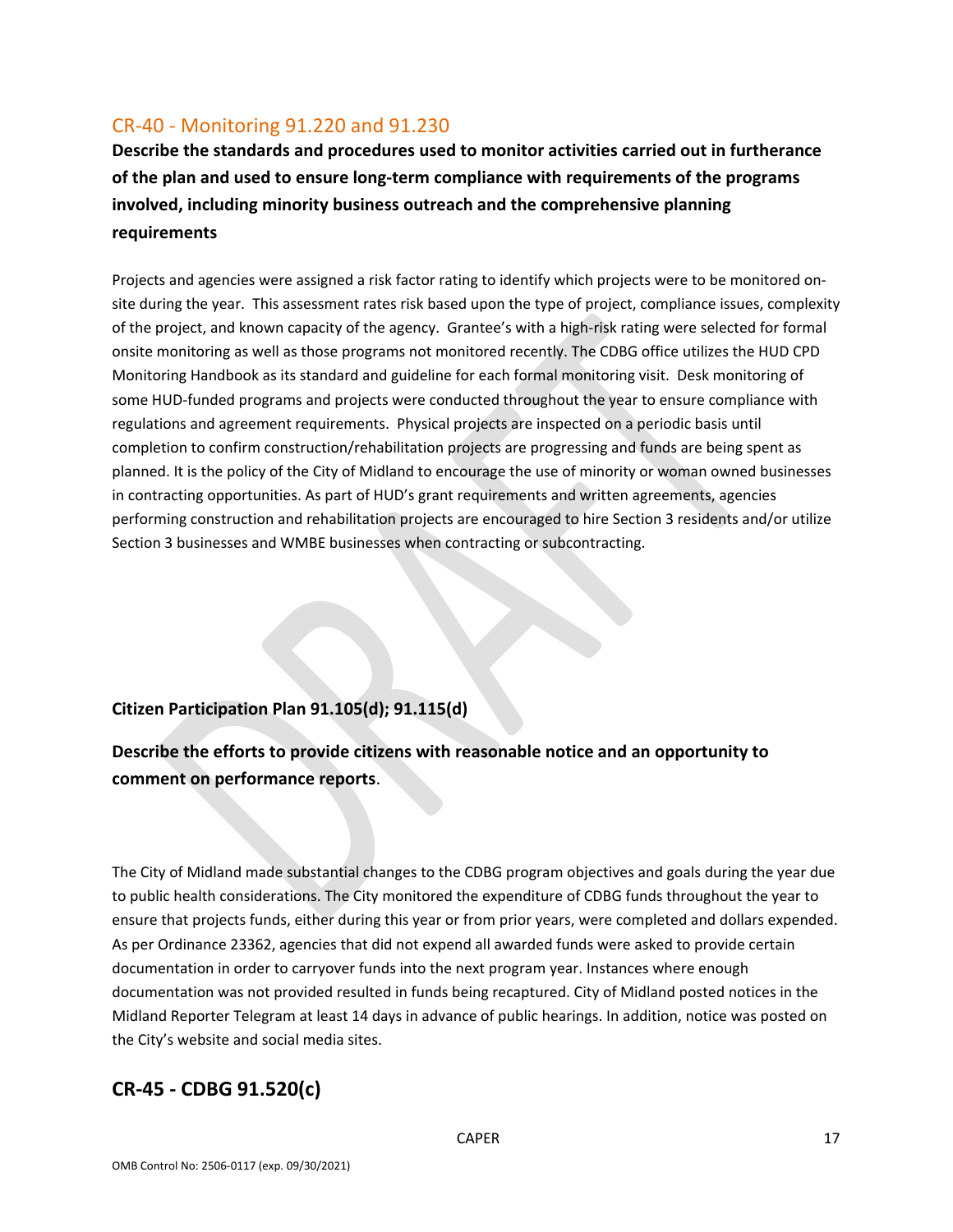# **Specify the nature of, and reasons for, any changes in the jurisdiction's program objectives and indications of how the jurisdiction would change its programs as a result of its experiences.**

The City of Midland made substantial changes to the CDBG program objectives and goals during the year due to public health considerations. The City monitored the expenditure of CDBG funds throughout the year to ensure that projects funds, either during this year or from prior years, were completed and dollars expended.

# **Does this Jurisdiction have any open Brownfields Economic Development Initiative (BEDI) grants?**

No

 **[BEDI grantees] Describe accomplishments and program outcomes during the last year.**